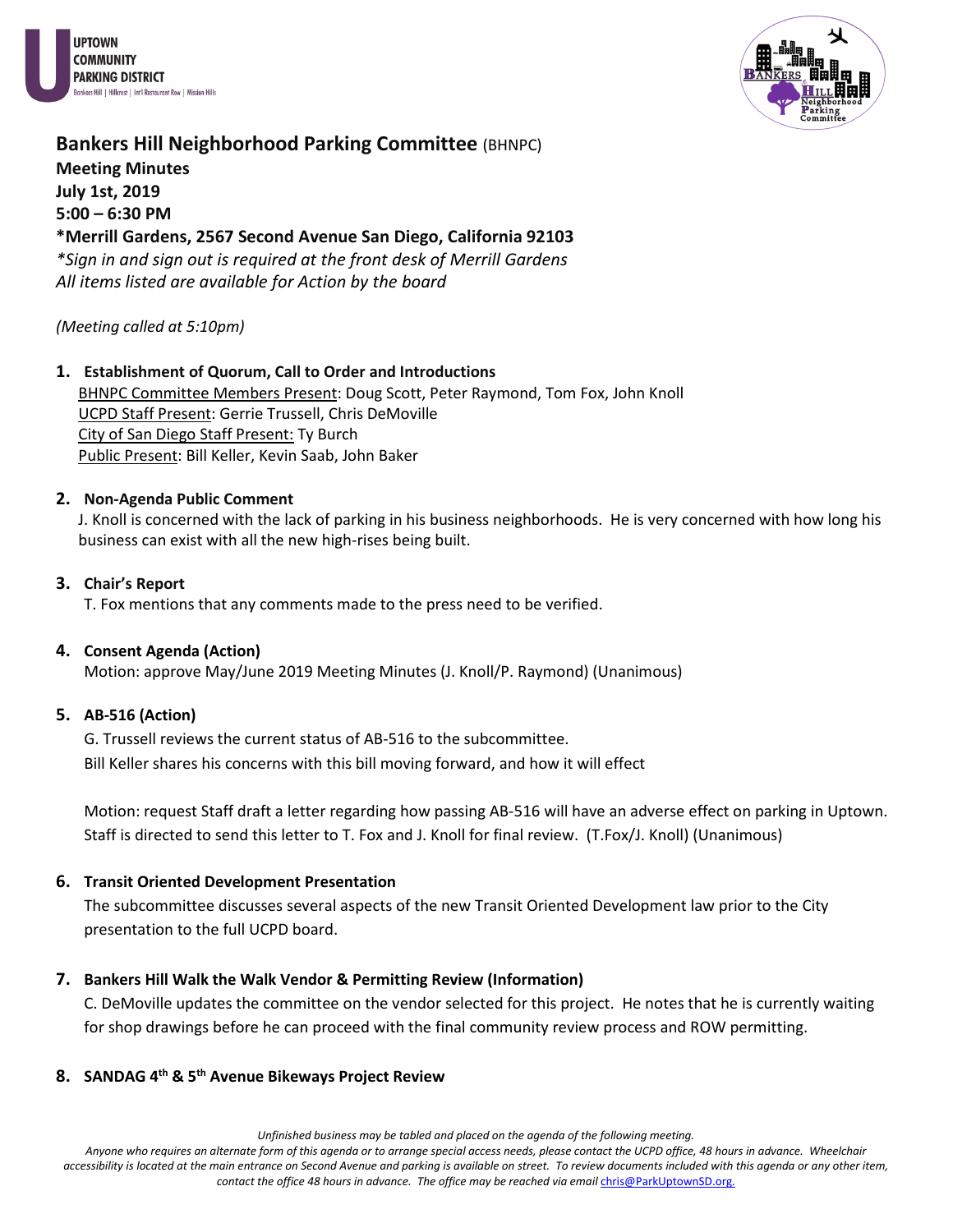



C. DeMoville notes the current status of the  $4^{th}$  &  $5^{th}$  Avenue bikeways. He mentions that the bid documents should be released this month.

Motion: to purchase a full set of bid documents when they are released by SANDAG, not to exceed \$1,000.00. (T. Fox/P. Raymond) (Unanimous)

#### **9. Meter Occupancy Maximization Strategy Session**

C. DeMoville updates the committee on his current field work, and several opportunities to add meters along already metered blocks fronting a business. The committee asks him to come back with specific suggestions.

#### **10. Bankers Hill Microprojects**

C. DeMoville notes the installation of a large stop sign indicators at the intersection of 5<sup>th</sup> Avenue and Nutmeg. He will continue to follow up with the City regarding potential measures

#### **11. Adjourn** -D. Scott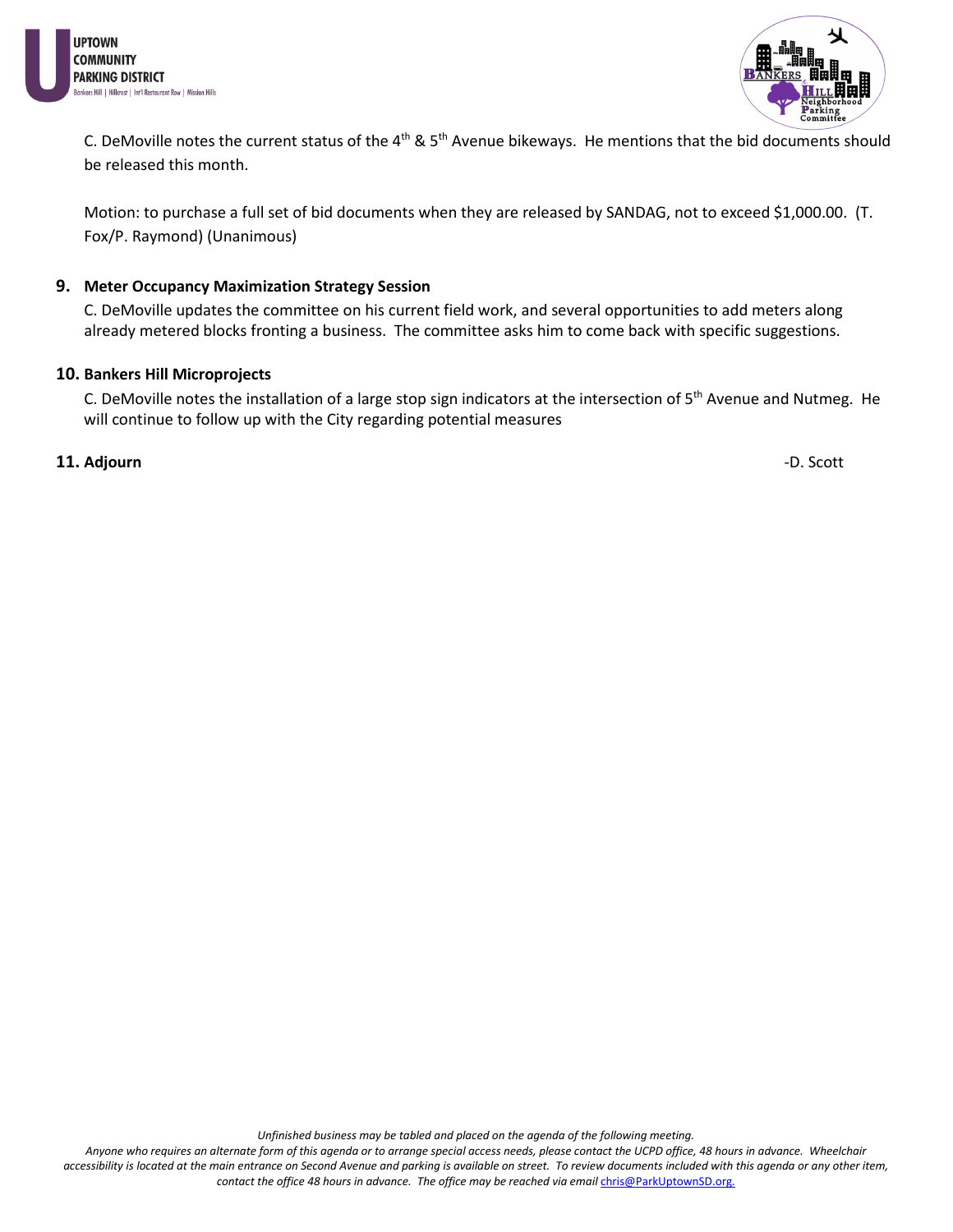



# **Bankers Hill Neighborhood Parking Committee (BHNPC)**

# **Meeting Minutes September 3rd, 2019 5:00 – 6:30 PM Merrill Gardens, 2567 Second Avenue San Diego, California 92103**

*(Scott called meeting to order at 5:05pm)*

- **1. Establishment of Quorum, Call to Order and Introductions** BHNPC Committee Members Present: Doug Scott, Peter Raymond, Tom Fox, John Knoll, Curtis Allen UCPD Staff Present: Gerrie Trussell Public Present: Ben Baltic
- **2. Non-Agenda Public Comment** Trussell reports the proposed bill AB 516, has died in committee.
- **3. Scott waives report** in anticipation of full agenda.

#### **4. Consent Agenda (Action)**

Motion: approve July 2019 Meeting Minutes *(Fox/Raymond) (4Y, 1A Allen- due to absence)*

#### **5. SANDAG 4th & 5th Avenue Bikeways Project Review & MAD formation.**

 Trussell reports that the City and SANDAG are ready to draft the Memorandum of Understanding (MOU) and the transfer of funds for the 4th and 5th Avenue bikeways. The Committee is interested in a condensed version of the SANDAG plans and copies will be made. Trussell has met with Leo Wilson and the City in regards to the Bankers Hill Maintenance Assessment District (MAD) formation. The Committee does not support a BH MAD because of concerns about the additional bureaucracy and extra expenses that come with it, but does want a deadline for proposals as to any MAD formation. The Committee expressed interest in having a contract with Parks and Recreation to provide the same services. Trussell will outline services and a summary for Committee consideration. Ben Baltic discussed the possibility of the UCPD funding the maintenance and finding out if the community groups have interest in having a MAD assume area maintenance.

#### **6. UCPD Bylaw review and revisions were discussed.**

Scott and Knoll noted inconsistencies and/or confusion as to how Board Members call a Special Meeting. The proposed revised Bylaw on this subject is this: A Special Meeting of the Board may be set by a two thirds majority of the members agreeing to it. Any member may request the Secretary to contact and poll UCPD Board Members and set a Special Meeting if two thirds of the Members agree. A Special Meeting of the Board may also be set on the request of a majority of officers using the same mechanism, that is, an officer shall request the Secretary to contact and poll all officers to see if a majority agree. The Secretary, either way a request is made, shall then set the date, time, and place of the Special Meeting.

The Committee then discussed Board elections, eligibility, and how to fill vacancies on the Board. The Committee thinks Board positions should be held only by business owners and residents within its district and not agents who are neither. The proposal is that agents can be allowed as voting members, but cannot serve as officers in order to avoid conflicts of interest, real or perceived. The committees will canvas neighborhood businesses and residents to find those who will participate to fill UCPD board seats and vacancies. The present election process of appointments was seen as working well in Bankers Hill.

*Unfinished business may be tabled and placed on the agenda of the following meeting.*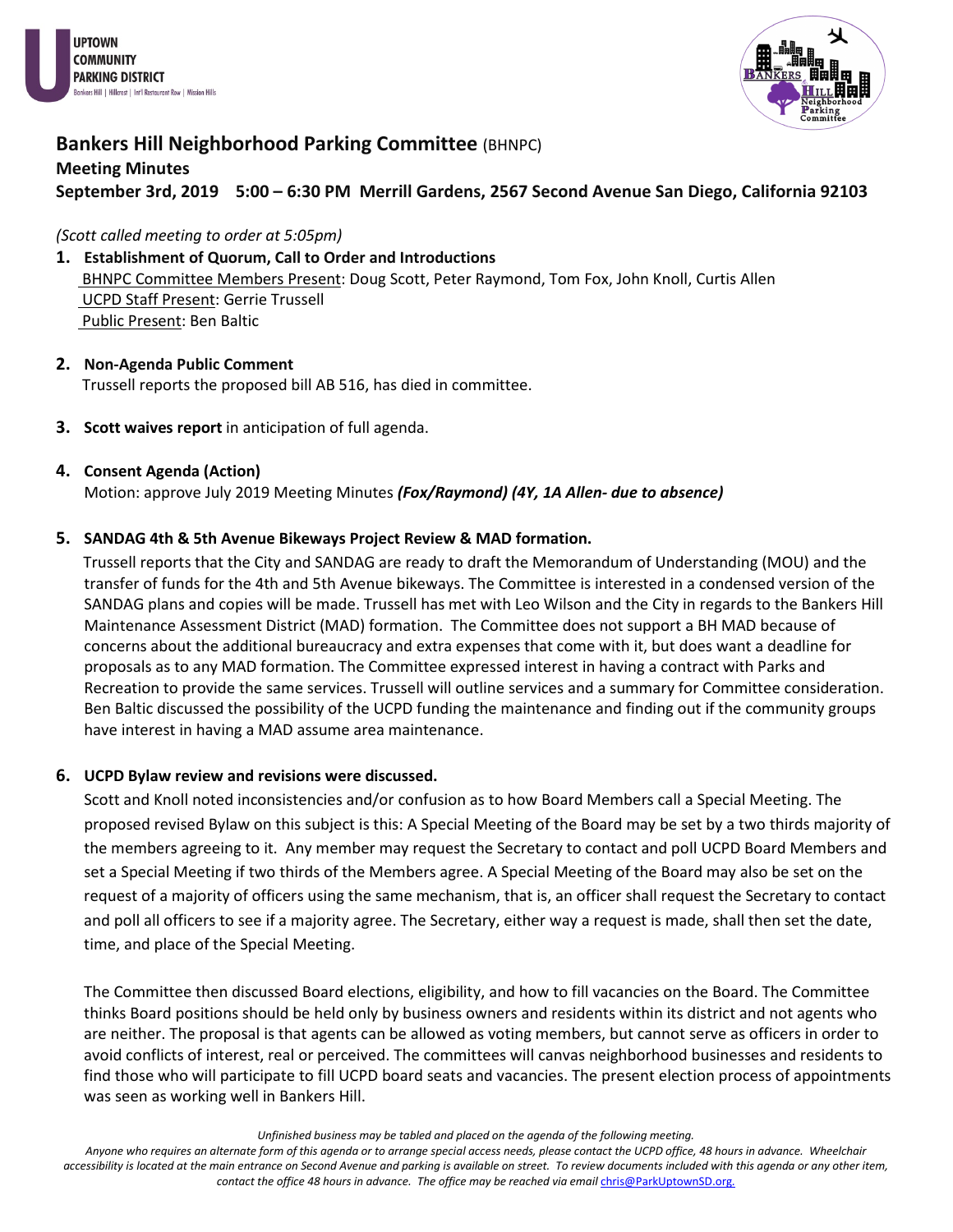



#### **7. Council Policy Review CP200-7** was tabled.

**8. Meter Occupancy Maximization** was tabled.

#### **9. Bankers Hill Walk the Walk Vendor & Permitting Review (Information)**

C. DeMoville previously updated the committee he is currently waiting for shop drawings before he can proceed with the final community review process and PROW permitting.

#### **10. Bankers Hill Microprojects**

Trussell notes that C. DeMoville will continue to work on stop sign indicators and speed safety humps. He will continue to follow up with the City regarding potential measures and locations for improvements.

The committee and Ben Baltic reviewed the locations proposed by the city for dock less scooter and e- bike micro mobility stencils. Both were satisfied the BH identified locations are included in the city list and they support the additional ones. *Scott/Allen (Unanimous)*

Business owners in BH have joined forces with the BHNPC to assist in preserving area parking. Several area business and property owners have been taking photos of developer and SDGE misuse of the public parking in the neighborhood. Trussell has had site visits with the Councilmembers staff and area business to request changes to area construction permitting. Reducing time for parking removal, insisting materials not be stored in parking spaces, requesting off street parking for trucks, confirming the contact info, phone and dates are consistent with permits issued.

## **11. Adjourn** -D. Scott

*Unfinished business may be tabled and placed on the agenda of the following meeting.*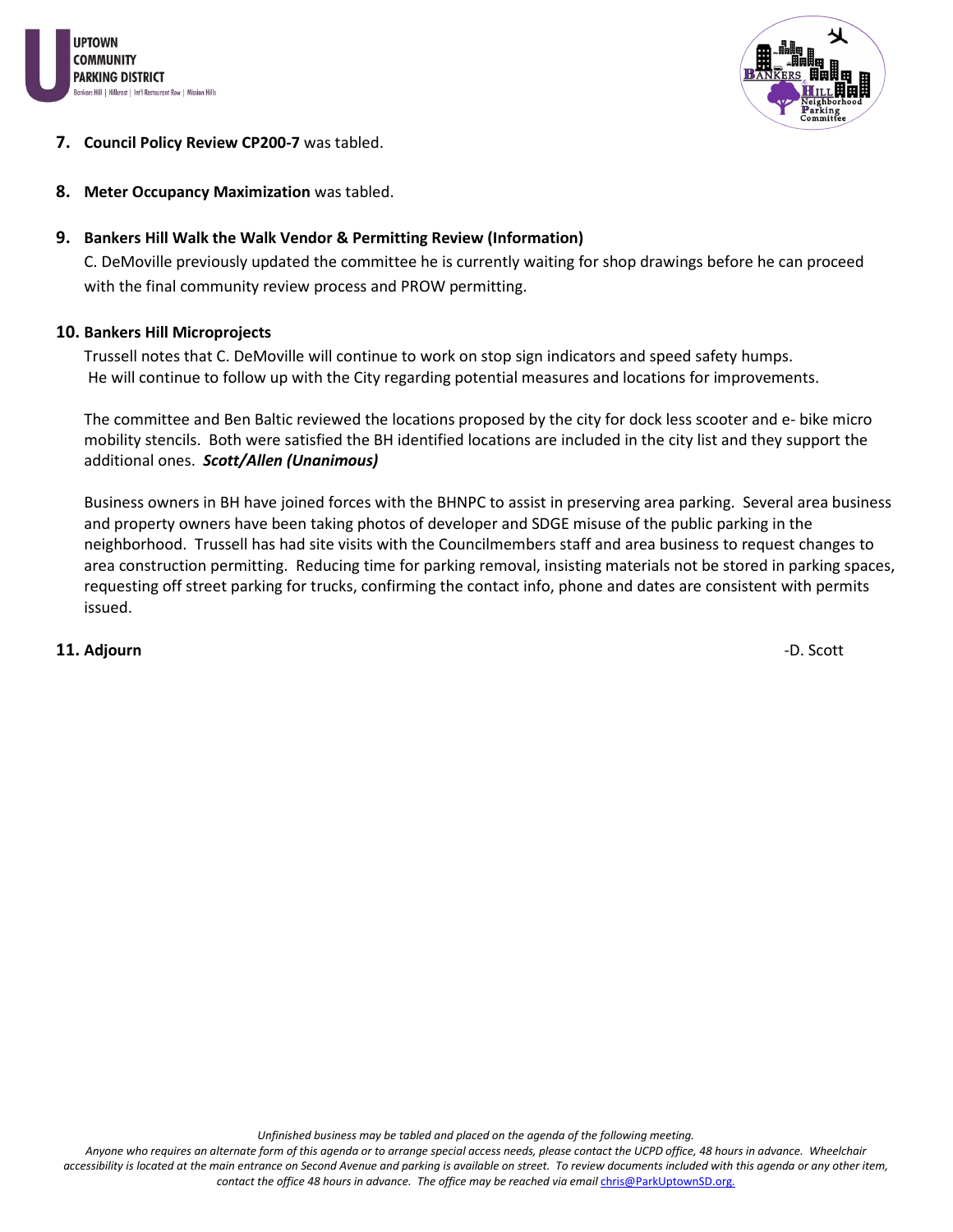



# **Bankers Hill Neighborhood Parking Committee (BHNPC) Meeting Minutes October 7th, 2019 5:00 – 6:30 PM**

**\*Merrill Gardens, 2567 Second Avenue San Diego, California 92103** *\*Sign in and sign out is required at the front desk of Merrill Gardens All items listed are available for Action by the board*

- **1. Establishment of Quorum, Call to Order and Introductions** BHNPC Committee Members Present: Doug Scott, Peter Raymond, Tom Fox, Curtis Allen BHNPC Committee Members Excused: John Knoll
- **2. Non-Agenda Public Comment** None
- **3. Chair's Report**  None
- **4. Consent Agenda (Action)** Tabled until November 2019 BHNPC meeting
- **5. SANDAG 4th & 5th Avenue Bike Lanes Plan Review (Information)** Tabled until November 2019 BHNPC meeting
- **6. Pedestrian Infrastructure- Palm Street (Action)** *Motion: to request up to \$20,000.00 for installation of pedestrian infrastructure along Palm Street. (T. Fox/C. Allen) (Unanimous)*
- **7. Council Policy Review (Action)** Tabled until November 2019 BHNPC meeting
- **8. Meter Occupancy Maximization Strategy Session (Action)** Tabled until November 2019 BHNPC meeting
- **9. Bankers Hill Walk the Walk Vendor & Permitting Review (Information)** Tabled until November 2019 BHNPC meeting
- **10. Bankers Hill Microprojects (Information)**

Tabled until November 2019 BHNPC meeting

*Motion to Adjourn (5:15pm) (D. Scott/T.Fox) (Unanimous)* 

*Unfinished business may be tabled and placed on the agenda of the following meeting.*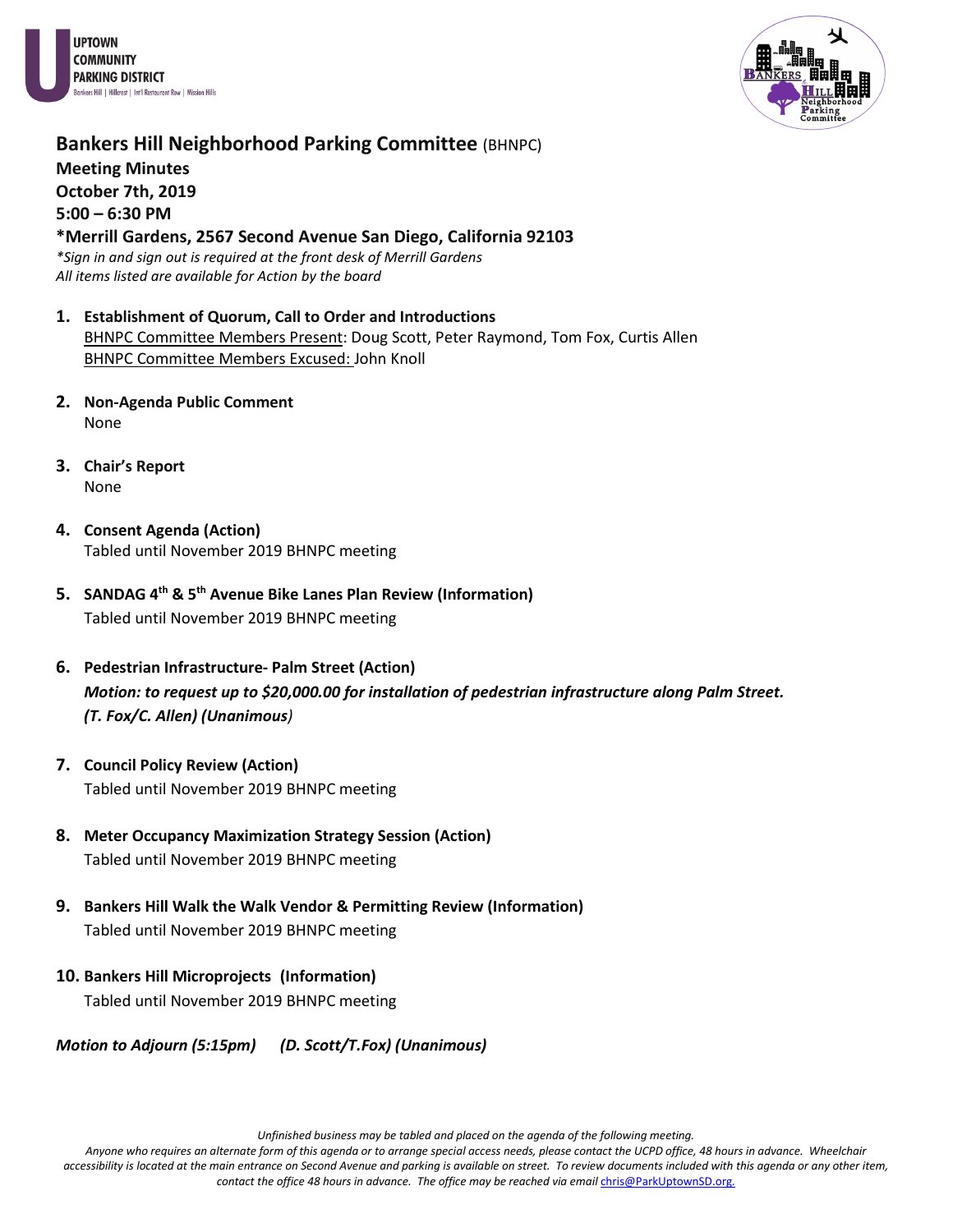



# **Bankers Hill Neighborhood Parking Committee (BHNPC)**

**Meeting Minutes**

**November 4th, 2019**

**5:00 – 6:30 PM**

# **\*Merrill Gardens, 2567 Second Avenue San Diego, California 92103**

*\*Sign in and sign out is required at the front desk of Merrill Gardens All items listed are available for Action by the board* **NO MEETING WILL BE HELD IN DECEMBER 2019**

## **1. Establishment of Quorum, Call to Order and Introductions** BHNPC Committee Members Present: Doug Scott, Peter Raymond, Tom Fox, John Knoll, Curtis Allen UCPD Staff Present: Chris DeMoville City of San Diego Staff Present (City): Ty Burch Public Present: Ben Baltic

# **2. Non-Agenda Public Comment**

P. Raymond discusses several neighborhood parking issues, including the repainted bike stripes along the 2600 block of Fifth Avenue.

# **3. Chair's Report**

D. Scott reports that he and T. Fox were reelected to serve a three-year term as Bankers Hill residents. Full confirmation will take place at the November 2019 UCPD Board of Directors meeting.

# **4. Consent Agenda**

Approval of September and October 2019 meeting minutes tabled until January 2020 meeting.

# **5. Bankers Hill Maintenance Assessment District/Extraordinary Maintenance (Information)**

Subcommittee discusses the history of this process and best steps moving forward. This includes developing an MOU with the City regarding a dedicated position with Parks and Recreation. Future needs may be meet by creating a dedicated Maintenance Assessment District in Bankers Hill.

# **6. Mixed Mobility Street Stencil Locations (Action)**

P. Raymond mentions that these stencils are bringing around mixed feelings in the community.

D. Scott notes that many of the scooter companies have already left the City, and wonders if there are enough operators to fill all the stencil locations.

# **7. Council Policy Review (Action)**

T. Burch and T. Fox discuss some of the challenges regarding crosswalk installation.

C. DeMoville shares work process and current status. He notes that T. Burch and Council Staff are aware of this request.

*Motion for staff to produced specific added language suggestions for CP200-7 and to present for approval at the January 2019 BHNPC meeting. (T. Fox/C. Allen) (Unanimous)* **MOTION CARRIES**